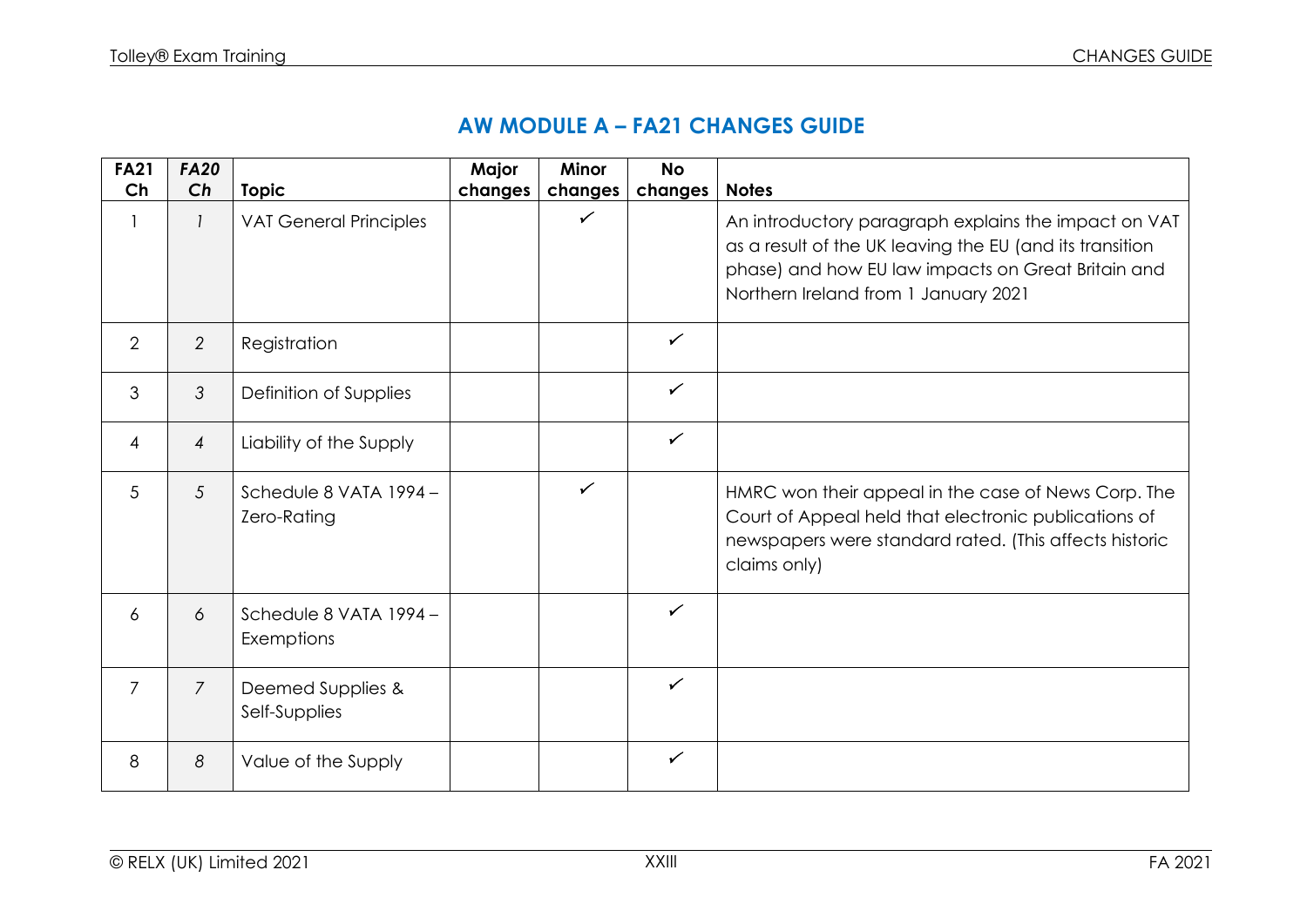| 9               | 9               | Time of the Supply                           |              | $\checkmark$ |                                                                                                                                                                                                                  |
|-----------------|-----------------|----------------------------------------------|--------------|--------------|------------------------------------------------------------------------------------------------------------------------------------------------------------------------------------------------------------------|
| 10 <sup>°</sup> | 10 <sup>°</sup> | Input Tax - When to<br>Recover               | $\checkmark$ |              | Advisory fuel rates from 1 June 2021 are included                                                                                                                                                                |
| 11              | 11              | <b>Partial Exemption</b>                     |              | $\checkmark$ |                                                                                                                                                                                                                  |
| 12              | 12              | VAT Records & Returns                        | $\checkmark$ |              | Businesses under the current VAT threshold will have to<br>use MTD from 1 April 2022                                                                                                                             |
| 13              | 13              | Accounting for VAT                           | $\checkmark$ |              | New rules from 1 April 2022 about repayment interest<br>to align VAT rules with Income Tax. Overpayments of<br>VAT for POA regime are included                                                                   |
| 14              | 14              | <b>Bad Debt Relief</b>                       |              | $\checkmark$ |                                                                                                                                                                                                                  |
| 15              | 15              | <b>HMRC Powers, Appeals</b><br>& Assessments | $\checkmark$ |              | The FA 2021 has amended the rules on third party<br>notices and in certain circumstances the taxpayer<br>cannot be disclosed the notice by the third party.<br>Failure to comply an result in a $£1,000$ penalty |
| 16              | 16              | Penalties for Incorrect<br>Returns           |              | $\checkmark$ |                                                                                                                                                                                                                  |
| 17              | 17              | Penalties for Failure to<br><b>Notify</b>    |              | $\checkmark$ |                                                                                                                                                                                                                  |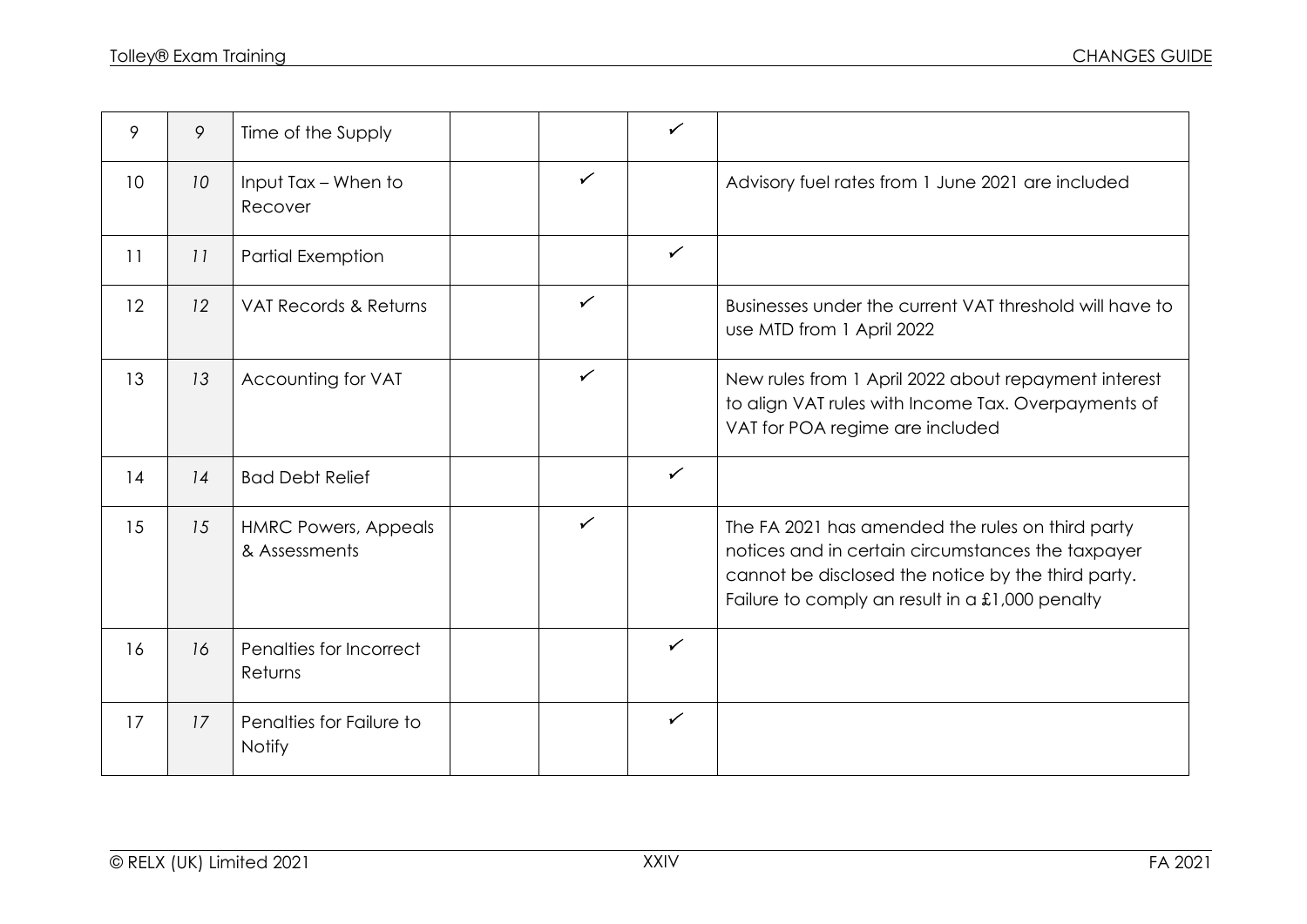| 18 | 18  | Default Surcharge                                     |              |              | $\checkmark$ |                                                                                                                                                                                                                           |
|----|-----|-------------------------------------------------------|--------------|--------------|--------------|---------------------------------------------------------------------------------------------------------------------------------------------------------------------------------------------------------------------------|
| 19 | n/a | Penalties for late returns<br>and late payment        |              | $\checkmark$ |              | Added to syllabus for 2022 exams.                                                                                                                                                                                         |
| 20 | 19  | International Aspects -<br>Goods                      | $\checkmark$ |              |              | Due to Brexit, the syllabus has changed, and the<br>chapter has been substantially re-written                                                                                                                             |
| 21 | 20  | International Aspects -<br>Services                   | $\checkmark$ |              |              | Due to Brexit, the syllabus has changed, and the<br>chapter has been substantially re-written                                                                                                                             |
| 22 | 21  | Land & Buildings - Zero<br>& Reduced Rating           |              |              | $\checkmark$ |                                                                                                                                                                                                                           |
| 23 | 22  | Land & Buildings -<br>Exemption & Standard-<br>Rating |              | $\checkmark$ |              | The 5% de minimis rule has been added to the DRC on<br>construction services. If a maximum 5% of the value of<br>the invoice relates to services subject to the DRC,<br>normal VAT rules will apply to the entire invoice |
| 24 | 23  | Land & Buildings -<br>Option to Tax                   |              |              | $\checkmark$ |                                                                                                                                                                                                                           |
| 25 | 24  | Capital Goods Scheme                                  |              |              | $\checkmark$ |                                                                                                                                                                                                                           |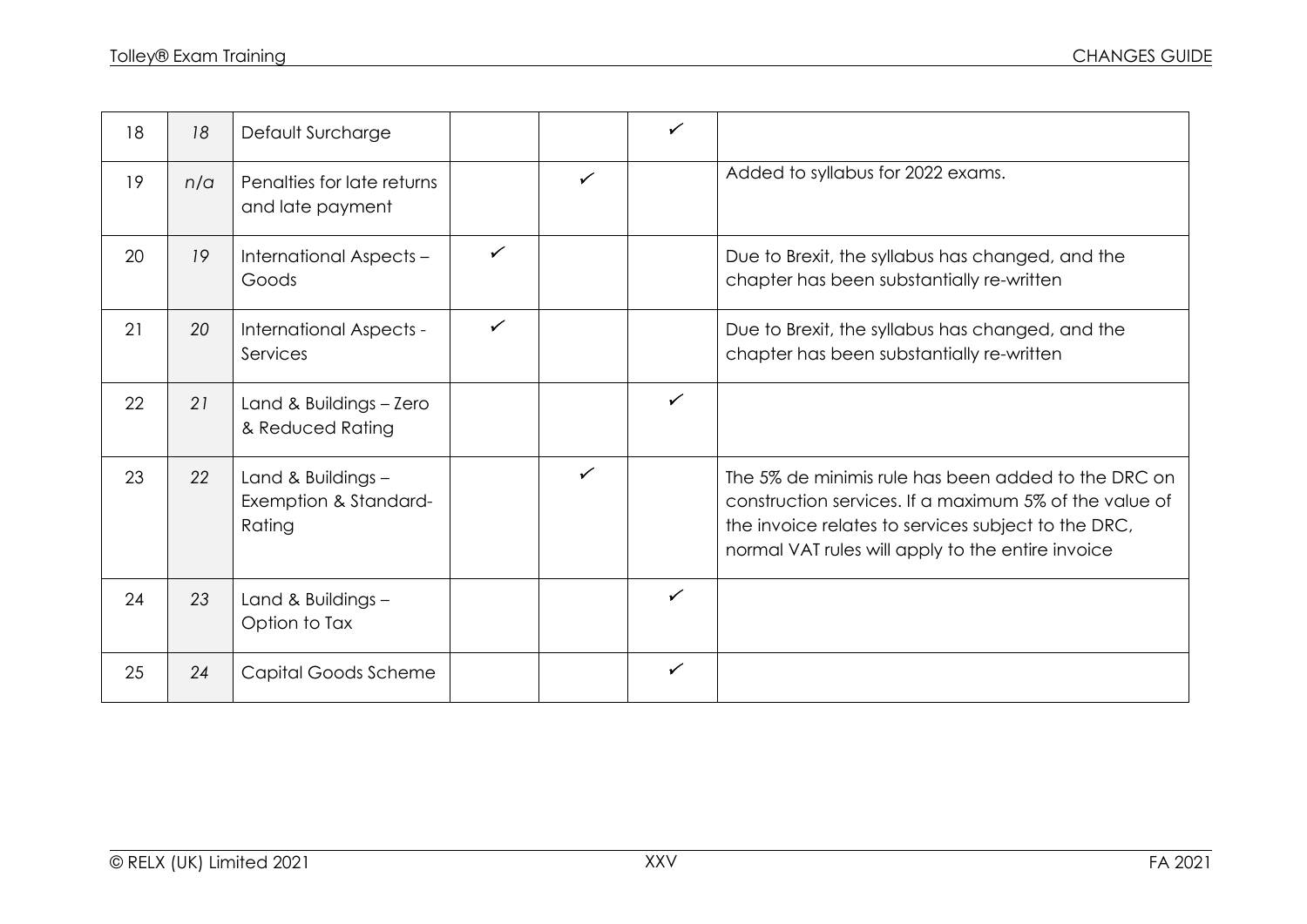| 26 | 25 | Transfer of a Going<br>Concern     |              | ✓            |                                                                                                                                                                                                                         |
|----|----|------------------------------------|--------------|--------------|-------------------------------------------------------------------------------------------------------------------------------------------------------------------------------------------------------------------------|
| 27 | 26 | Groups                             |              | $\checkmark$ |                                                                                                                                                                                                                         |
| 28 | 27 | The Flat-Rate Scheme               |              | $\checkmark$ |                                                                                                                                                                                                                         |
| 29 | 28 | <b>Retail Schemes</b>              |              | $\checkmark$ |                                                                                                                                                                                                                         |
| 30 | 29 | Charities                          |              | $\checkmark$ |                                                                                                                                                                                                                         |
| 31 | 30 | Second-hand goods<br>margin scheme | $\checkmark$ |              | A section has been inserted concerning the operation<br>of the second-hand goods scheme in Northern Ireland<br>following Brexit                                                                                         |
| 32 | 31 | Stamp duty on shares               | ✓            |              | A 'block' transfer stock form can be sent for multiple<br>chargeable transfers (eg on a takeover), with a<br>schedule detailing the duty on each transfer. This aims<br>to ease the administrative burden on taxpayers. |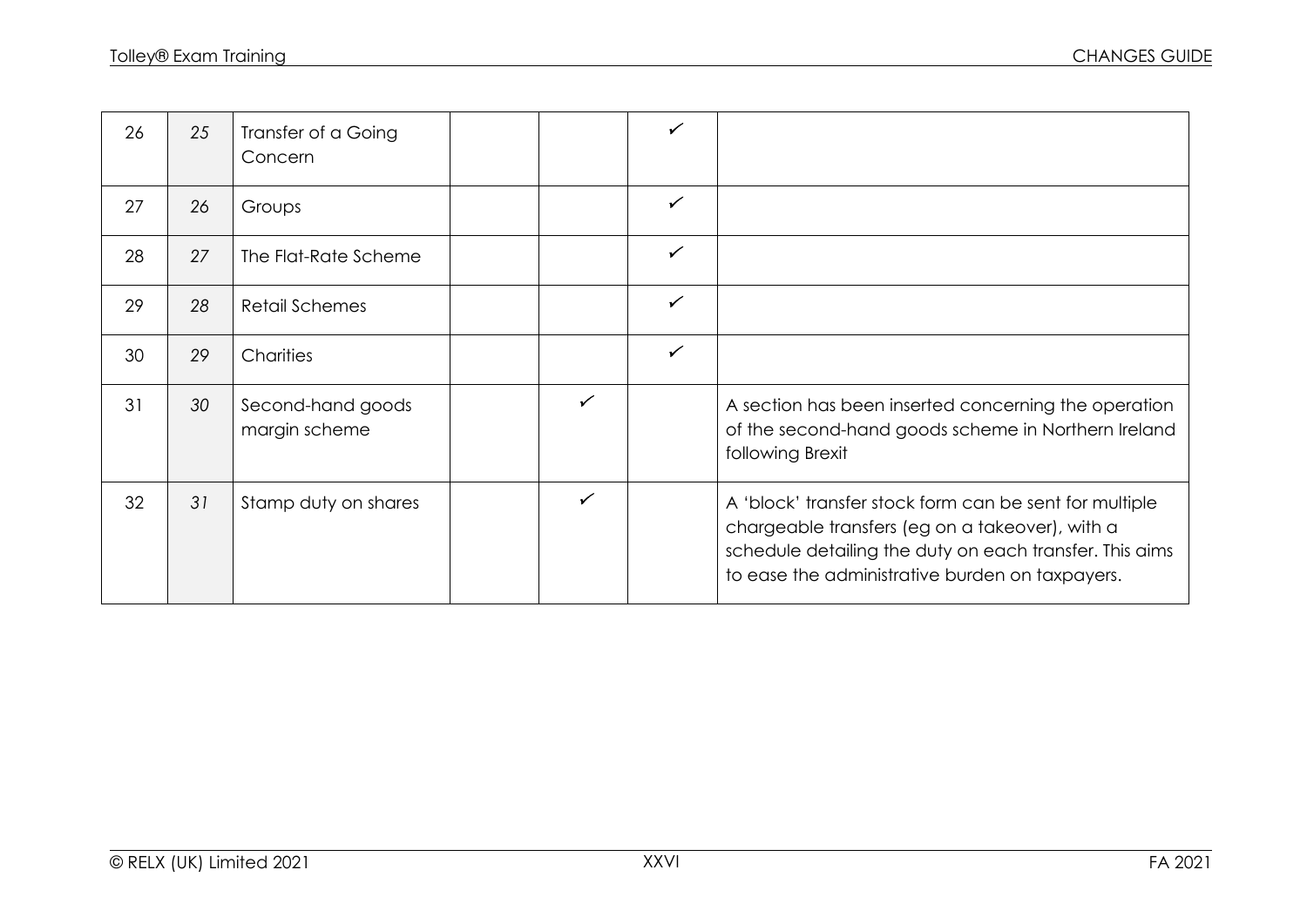| 33 | 32 | Stamp duty land tax |  | The 2% surcharge for purchases of residential property<br>by non-UK residents is imposed from 1.4.21. Details<br>have been included on what makes a person or<br>company non-UK resident and exceptions to the<br>surcharge.                                                                                                                                                                                                                                                                                                   |
|----|----|---------------------|--|--------------------------------------------------------------------------------------------------------------------------------------------------------------------------------------------------------------------------------------------------------------------------------------------------------------------------------------------------------------------------------------------------------------------------------------------------------------------------------------------------------------------------------|
|    |    |                     |  | The Fish Homes Ltd FTT case of 2020 held that a<br>property with flammable cladding was still habitable<br>as a dwelling and liable to the additional 3%<br>residential rates.                                                                                                                                                                                                                                                                                                                                                 |
|    |    |                     |  | In the 2020 case of Moaref, the 3% additional rate<br>applied to the purchase of two apartments which the<br>purchaser intended to combine into one property<br>after their purchase, to live in as their main residence.<br>Neither property was intended on its own to replace<br>their main residence, so no refund of the 3% rate was<br>due.                                                                                                                                                                              |
|    |    |                     |  | Three FTT cases were joined for an appeal to the<br>Upper Tribunal in 2021 as to what amounts to<br>residential property, when properties are surrounded<br>by land. (Hyman, Pensfold and Goodfellow). Appeals<br>by the taxpayers were dismissed and the residential<br>rates applied to the entire purchase as the land<br>formed part of the garden or grounds. It was not a<br>requirement of the legislation that it needed to be for<br>the reasonable enjoyment of the house having regard<br>to its size or character. |
|    |    |                     |  |                                                                                                                                                                                                                                                                                                                                                                                                                                                                                                                                |